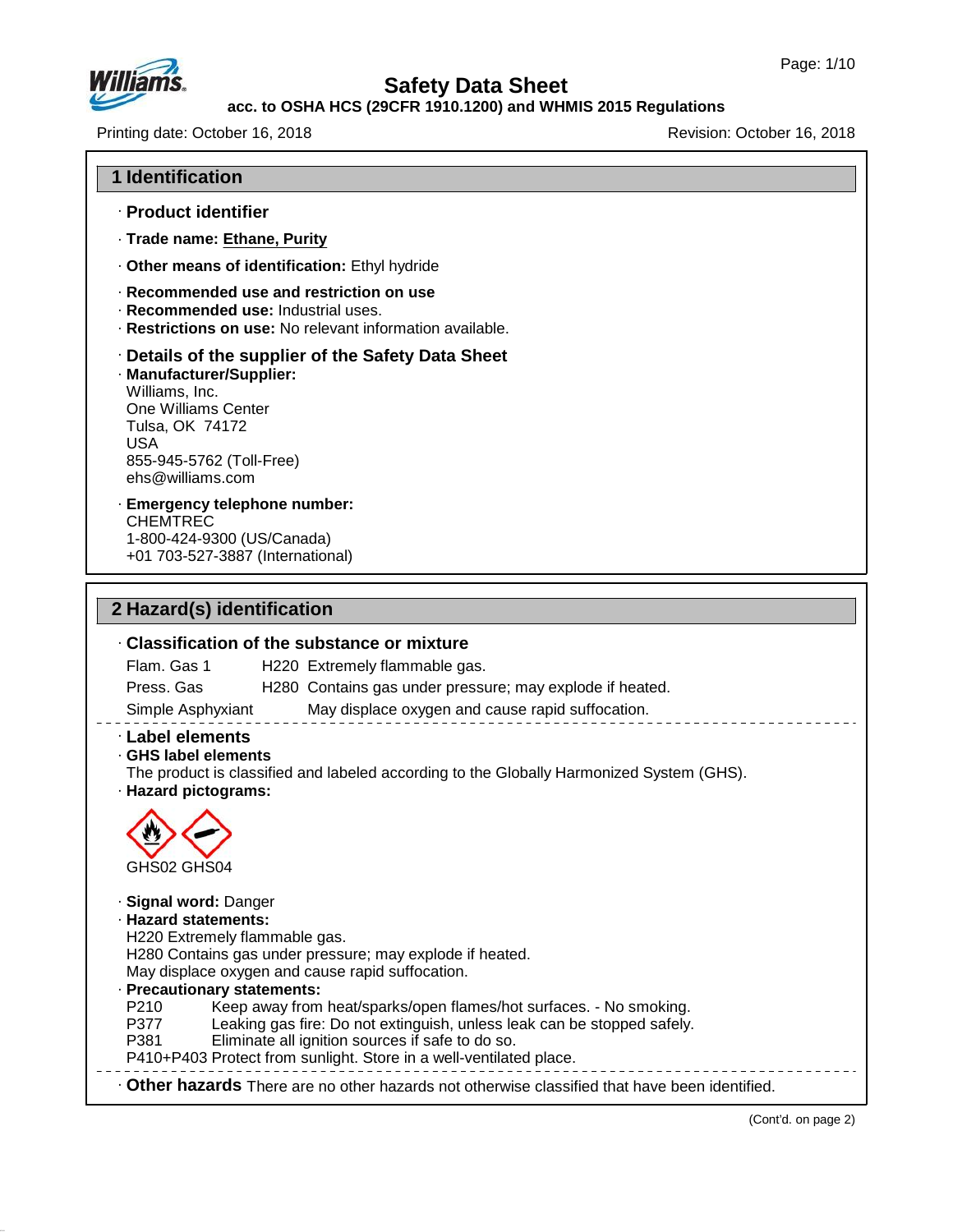

## **acc. to OSHA HCS (29CFR 1910.1200) and WHMIS 2015 Regulations**

Printing date: October 16, 2018 Revision: October 16, 2018

**Trade name: Ethane, Purity**

(Cont'd. of page 1)

| 3 Composition/information on ingredients |                                                                                     |  |  |
|------------------------------------------|-------------------------------------------------------------------------------------|--|--|
| . Chemical characterization: Mixtures    |                                                                                     |  |  |
| Components:                              |                                                                                     |  |  |
| 74-84-0 Ethane                           | 95-100%<br>Elam. Gas 1, H220<br>Press. Gas, H280<br>Simple Asphyxiant               |  |  |
| $74-98-6$ Propane                        | $<3\%$<br><b>Elam. Gas 1, H220</b><br>Press. Gas, H280<br>Simple Asphyxiant         |  |  |
| 74-82-8 Methane                          | $<3\%$<br>$\diamondsuit$ Flam. Gas 1, H220<br>Press. Gas, H280<br>Simple Asphyxiant |  |  |

### · **Additional information:**

For the listed ingredient(s), the identity and/or exact percentage(s) are being withheld as a trade secret. For the wording of the listed Hazard Statements, refer to section 16.

### **4 First-aid measures**

### · **Description of first aid measures**

### · **After inhalation:**

Supply fresh air. Provide oxygen treatment if affected person has difficulty breathing.

If experiencing respiratory symptoms: Call a poison center/doctor.

· **After skin contact:**

In cases of frostbite from liquefied gas or from high-pressure systems, rinse with plenty of water. Do not remove clothing.

- · **After eye contact:**
- Remove contact lenses if worn.

Rinse opened eye for several minutes under running water. If symptoms persist, consult a doctor.

- · **After swallowing:** Unlikely route of exposure.
- · **Most important symptoms and effects, both acute and delayed:**
- **Dizziness**

Coughing

47.0.13

Frostbite from liquefied gas or high-pressure systems.

**Disorientation** 

- · **Danger:** May displace oxygen and cause rapid suffocation.
- · **Indication of any immediate medical attention and special treatment needed:**

If necessary oxygen respiration treatment.

## **5 Fire-fighting measures**

- · **Extinguishing media**
- · **Suitable extinguishing agents:**

Foam Water fog / haze Gaseous extinguishing agents

(Cont'd. on page 3)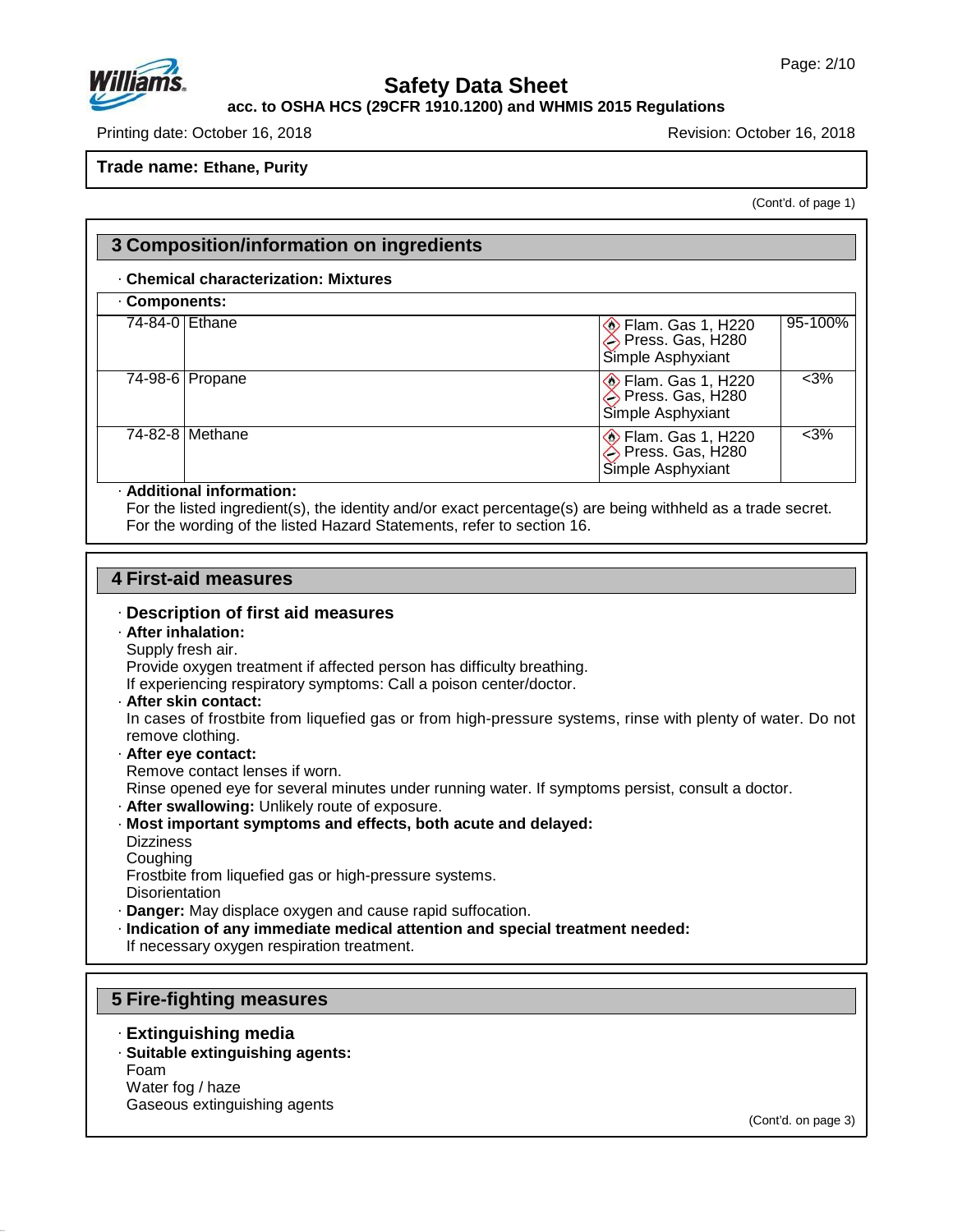

### **acc. to OSHA HCS (29CFR 1910.1200) and WHMIS 2015 Regulations**

Printing date: October 16, 2018 Revision: October 16, 2018

### **Trade name: Ethane, Purity**

Carbon dioxide

(Cont'd. of page 2)

- · **For safety reasons unsuitable extinguishing agents:** Water stream.
- · **Special hazards arising from the substance or mixture** Danger of receptacles bursting because of high vapor pressure if heated.
- Extremely flammable gas.
- · **Advice for firefighters**
- · **Protective equipment:** Wear self-contained respiratory protective device.
- Wear fully protective suit.
- · **Additional information:** Eliminate all ignition sources if safe to do so.

In case of major fire and large quantities: Evacuate area. Fight fire remotely due to the risk of explosion. Leaking gas fire: Do not extinguish, unless leak can be stopped safely.

# **6 Accidental release measures**

### · **Personal precautions, protective equipment and emergency procedures**

Wear protective equipment. Keep unprotected persons away.

Ensure adequate ventilation.

Keep away from ignition sources.

Take precautionary measures against static discharge.

Use only non-sparking tools.

Protect from heat.

For large spills, use respiratory protective device against the effects of fumes/dust/aerosol.

- · **Environmental precautions** No special measures required.
- · **Methods and material for containment and cleaning up** Allow to evaporate.
- · **Reference to other sections**
- See Section 7 for information on safe handling.
- See Section 8 for information on personal protection equipment.

See Section 13 for disposal information.

# **7 Handling and storage**

### · **Handling**

47.0.13

· **Precautions for safe handling:** Use enclosed means of conveyance.

### · **Information about protection against explosions and fires:**

Keep ignition sources away - Do not smoke.

- Protect against electrostatic charges.
- Ground/bond container and receiving equipment.
- Emergency cooling must be available in case of nearby fire.

Flammable gas-air mixtures may be formed in empty containers/receptacles.

- · **Conditions for safe storage, including any incompatibilities**
- · **Requirements to be met by storerooms and receptacles:**

Avoid storage near extreme heat, ignition sources or open flame.

- · **Information about storage in one common storage facility:** Store away from oxidizing agents.
- · **Further information about storage conditions:**

Store in a cool place. Heat will increase pressure and may lead to the receptacle bursting.

(Cont'd. on page 4)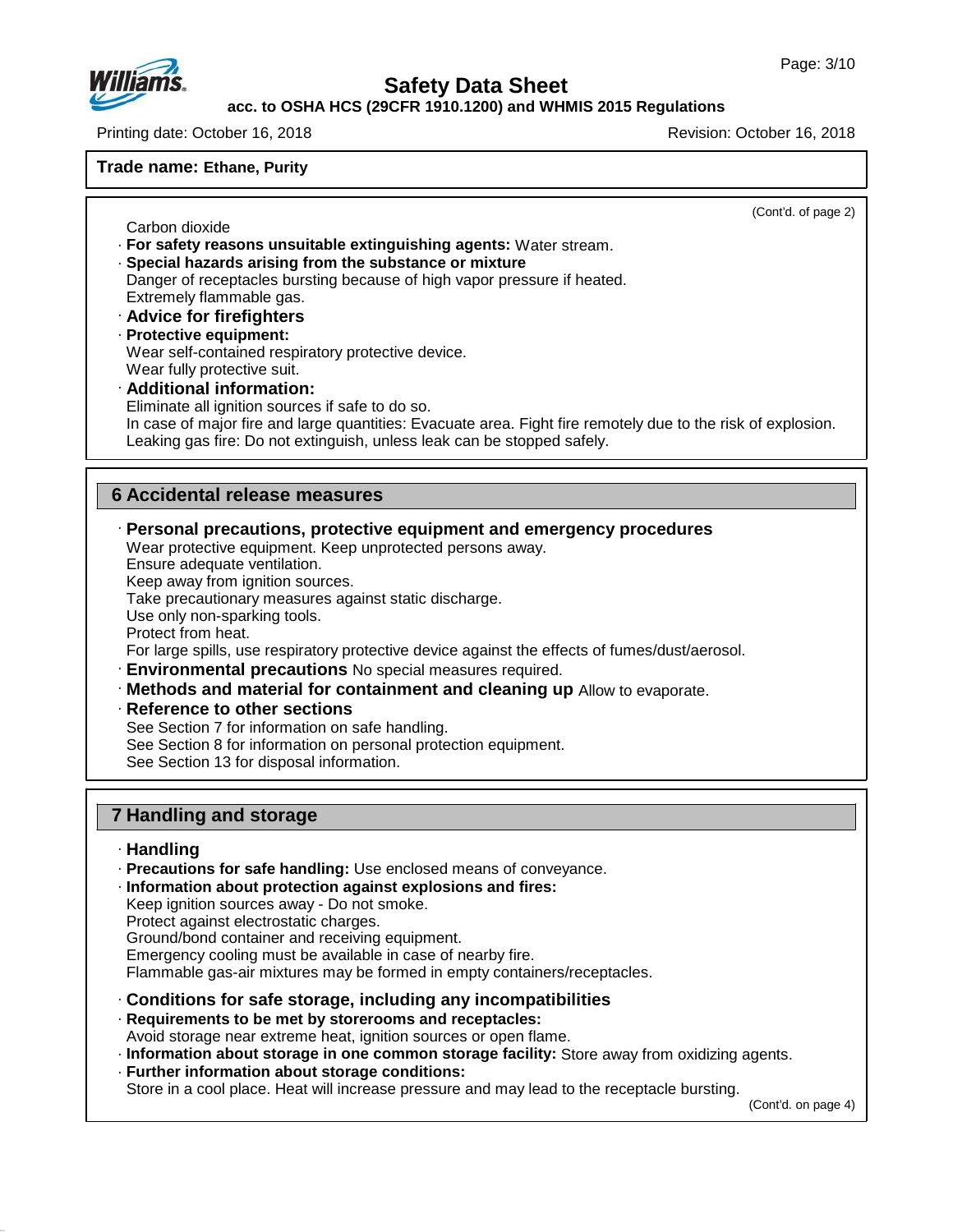**acc. to OSHA HCS (29CFR 1910.1200) and WHMIS 2015 Regulations**

Printing date: October 16, 2018 **Printing date: October 16, 2018** 

**Trade name: Ethane, Purity**

(Cont'd. of page 3)

· **Specific end use(s)** No relevant information available.

|  | Control parameters |
|--|--------------------|
|--|--------------------|

| Components with limit values that require monitoring at the workplace:                        |                                                                                                                                                                                                                                                                                                                                         |  |  |
|-----------------------------------------------------------------------------------------------|-----------------------------------------------------------------------------------------------------------------------------------------------------------------------------------------------------------------------------------------------------------------------------------------------------------------------------------------|--|--|
| 74-84-0 Ethane                                                                                |                                                                                                                                                                                                                                                                                                                                         |  |  |
| <b>TLV (USA)</b>                                                                              | Refer to Appendix F in TLVs & BEIs book; (D, EX)                                                                                                                                                                                                                                                                                        |  |  |
| EL (Canada)                                                                                   | simple asphyxiant; EX                                                                                                                                                                                                                                                                                                                   |  |  |
| EV (Canada)                                                                                   | Long-term value: 1,000 ppm                                                                                                                                                                                                                                                                                                              |  |  |
|                                                                                               | revoked as of 01/01/18                                                                                                                                                                                                                                                                                                                  |  |  |
|                                                                                               | LMPE (Mexico) Long-term value: 1000 ppm                                                                                                                                                                                                                                                                                                 |  |  |
| 74-98-6 Propane                                                                               |                                                                                                                                                                                                                                                                                                                                         |  |  |
| PEL (USA)                                                                                     | Long-term value: 1800 mg/m <sup>3</sup> , 1000 ppm                                                                                                                                                                                                                                                                                      |  |  |
| REL (USA)                                                                                     | Long-term value: 1800 mg/m <sup>3</sup> , 1000 ppm                                                                                                                                                                                                                                                                                      |  |  |
| TLV (USA)                                                                                     | refer to Appendix F inTLVs&BEIs book; D, EX                                                                                                                                                                                                                                                                                             |  |  |
| EL (Canada)                                                                                   | Simple asphyxiant; EX                                                                                                                                                                                                                                                                                                                   |  |  |
| EV (Canada)                                                                                   | Long-term value: 1,000 ppm                                                                                                                                                                                                                                                                                                              |  |  |
|                                                                                               | revoked as of 01/01/18                                                                                                                                                                                                                                                                                                                  |  |  |
|                                                                                               | LMPE (Mexico)   Long-term value: 1000 ppm                                                                                                                                                                                                                                                                                               |  |  |
| 74-82-8 Methane                                                                               |                                                                                                                                                                                                                                                                                                                                         |  |  |
| <b>TLV (USA)</b>                                                                              | refer to App. F in TLVs and BEIs book; NIC-D, EX                                                                                                                                                                                                                                                                                        |  |  |
| EL (Canada)                                                                                   | Simple asphyxiant, EX                                                                                                                                                                                                                                                                                                                   |  |  |
| EV (Canada)                                                                                   | Long-term value: 1,000 ppm<br>revoked as of 01/01/18                                                                                                                                                                                                                                                                                    |  |  |
|                                                                                               | LMPE (Mexico)   Long-term value: 1000 ppm                                                                                                                                                                                                                                                                                               |  |  |
| <b>Exposure controls</b><br>· Breathing equipment:                                            | · General protective and hygienic measures:<br>The usual precautionary measures for handling chemicals should be followed.<br>Keep away from foodstuffs, beverages and feed.<br>Wash hands before breaks and at the end of work.<br>Engineering controls: Provide adequate ventilation.<br>Not required under normal conditions of use. |  |  |
| Self-contained respiratory protective device should be used in case of large spills or leaks. |                                                                                                                                                                                                                                                                                                                                         |  |  |

# · **Protection of hands:**

Wear gloves for protection against thermal and mechanical hazards according to OSHA and NIOSH rules.

· **Eye protection:**

47.0.13

(Cont'd. on page 5)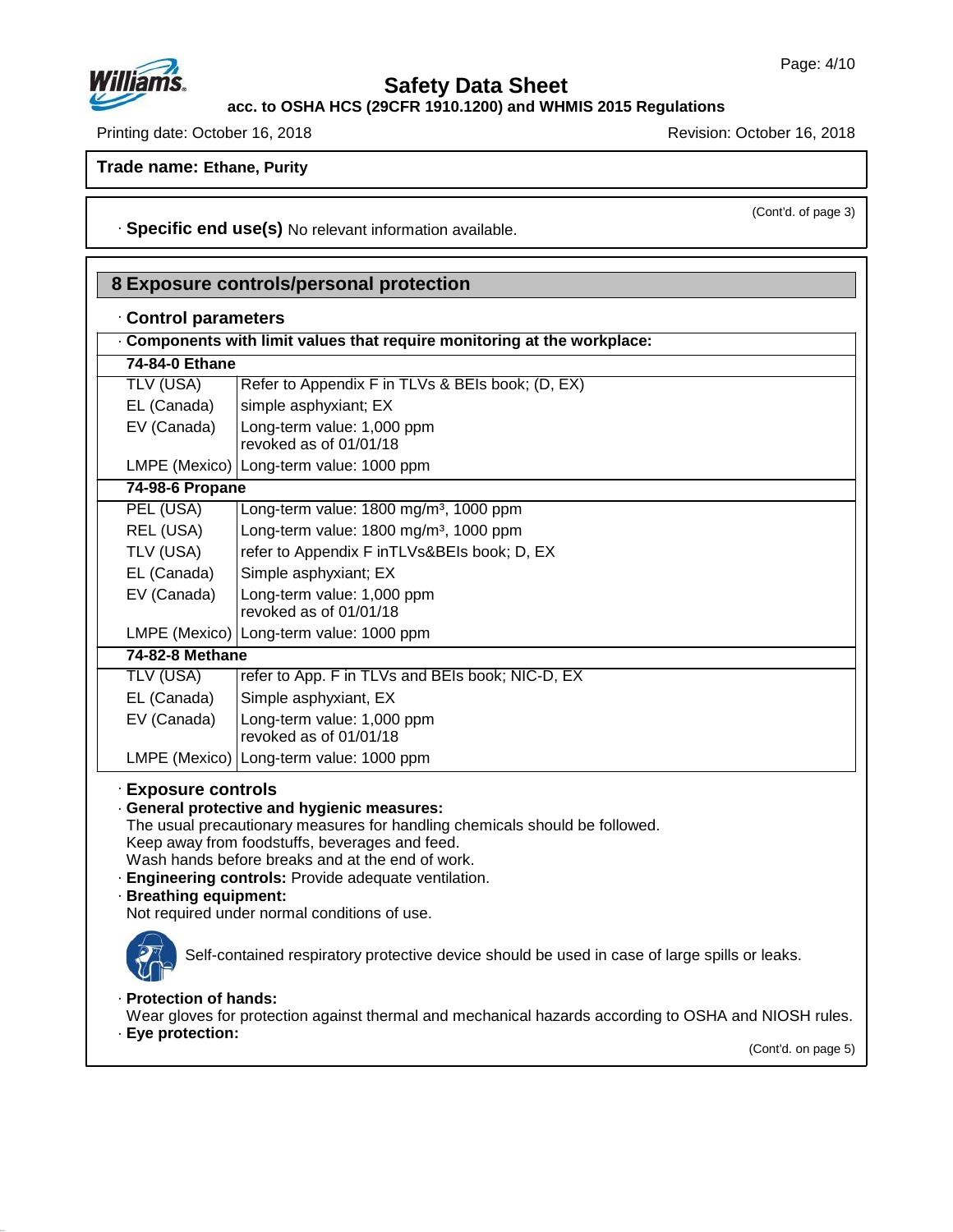

**acc. to OSHA HCS (29CFR 1910.1200) and WHMIS 2015 Regulations**

Printing date: October 16, 2018 **Printing date: October 16, 2018** 

**Trade name: Ethane, Purity**

(Cont'd. of page 4)

47.0.13

Safety glasses

Follow relevant national guidelines concerning the use of protective eyewear.

- · **Body protection:** Wear appropriate protective clothing.
- · **Limitation and supervision of exposure into the environment** No relevant information available.
- · **Risk management measures** No relevant information available.

| 9 Physical and chemical properties                          |                                                                                                |  |
|-------------------------------------------------------------|------------------------------------------------------------------------------------------------|--|
| · Information on basic physical and chemical properties     |                                                                                                |  |
| · Appearance:                                               |                                                                                                |  |
| Form:                                                       | Gaseous                                                                                        |  |
| Color:                                                      | Colorless                                                                                      |  |
| · Odor:                                                     | Odorless                                                                                       |  |
| · Odor threshold:                                           | Not determined.                                                                                |  |
| · pH-value:                                                 | Not determined.                                                                                |  |
| · Melting point/Melting range:                              | Not determined.                                                                                |  |
| · Boiling point/Boiling range:                              | -89 °C (-128.2 °F)                                                                             |  |
| · Flash point:                                              | $-135 °C$ ( $-211 °F$ )                                                                        |  |
| · Flammability (solid, gaseous):                            | Extremely flammable gas.                                                                       |  |
| · Auto-ignition temperature:                                | >472 °C (>881.6 °F)                                                                            |  |
| · Decomposition temperature:                                | Not determined.                                                                                |  |
| · Danger of explosion:                                      | Product is not explosive. However, formation of explosive air/<br>vapor mixtures are possible. |  |
| · Explosion limits                                          |                                                                                                |  |
| Lower:                                                      | 2.9 Vol %                                                                                      |  |
| Upper:                                                      | 13 Vol %                                                                                       |  |
| · Oxidizing properties:                                     | Not determined.                                                                                |  |
| · Vapor pressure at 21.1 °C (70 °F):                        | 29000 mmHg (560 psi)                                                                           |  |
| · Density:                                                  |                                                                                                |  |
| <b>Relative density:</b>                                    | 0.45                                                                                           |  |
| Vapor density:                                              | Not determined.                                                                                |  |
| Relative vapor density at 20 °C (68 °F): $> 1.05$ (air = 1) |                                                                                                |  |
| <b>Evaporation rate:</b>                                    | Not applicable.                                                                                |  |
| · Solubility in / Miscibility with                          |                                                                                                |  |
| Water:                                                      | Not miscible or difficult to mix.                                                              |  |
| · Partition coefficient (n-octanol/water):                  | Not determined.                                                                                |  |
| · Viscosity                                                 |                                                                                                |  |
| Dynamic:                                                    | Not determined.                                                                                |  |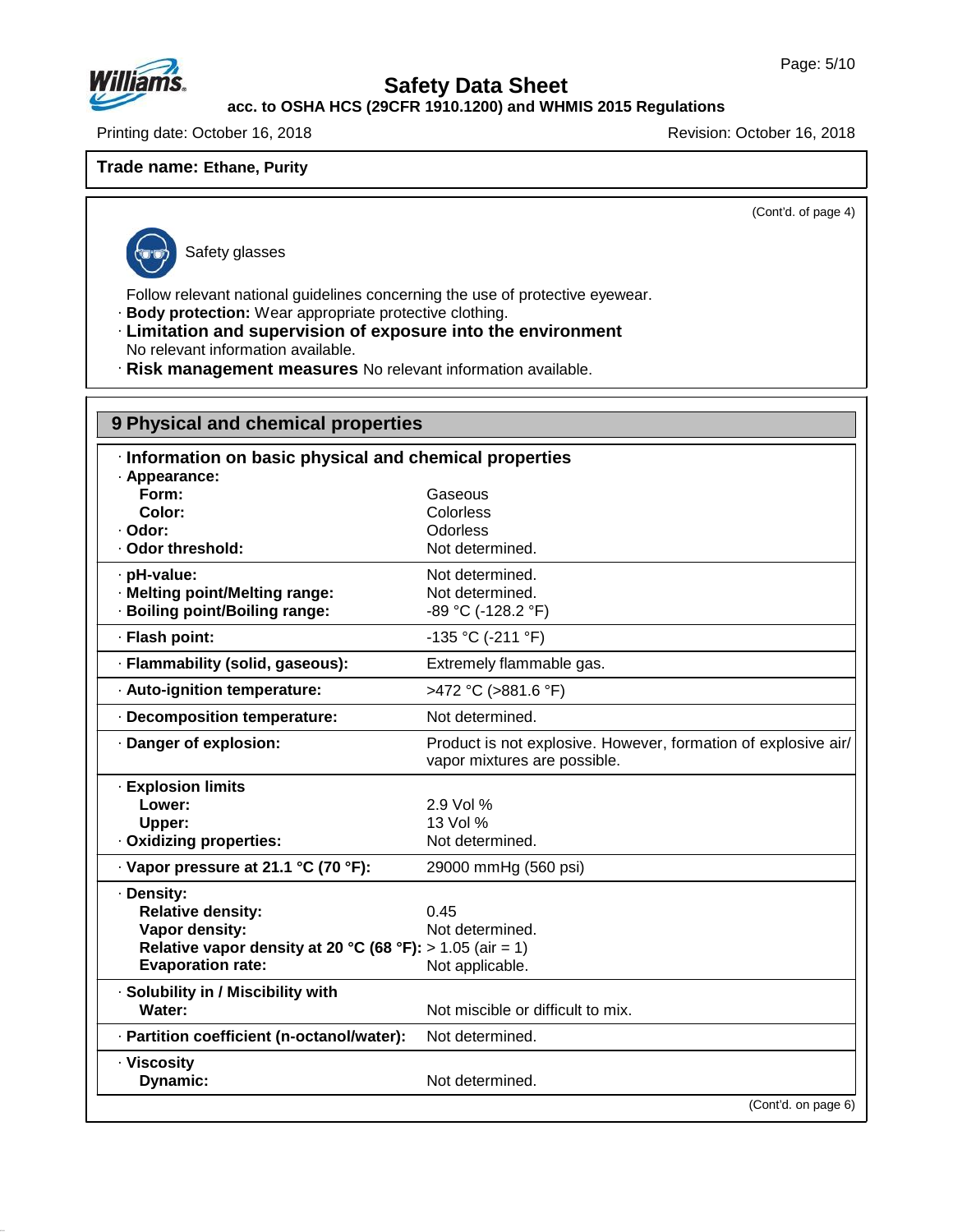**acc. to OSHA HCS (29CFR 1910.1200) and WHMIS 2015 Regulations**

Printing date: October 16, 2018 Revision: October 16, 2018

**Trade name: Ethane, Purity**

(Cont'd. of page 5)

**Kinematic:** Not determined **Other information** No relevant information available.

# **10 Stability and reactivity**

- · **Reactivity:** No data available for self-reactivity.
- · **Chemical stability:** Stable under normal temperatures and pressures.
- · **Thermal decomposition / conditions to be avoided:**
- Danger of receptacles bursting because of high vapor pressure if heated.
- · **Possibility of hazardous reactions**
- Extremely flammable gas.
- Reacts with halogenated compounds. Develops readily flammable gases / fumes.
- Reacts with oxidizing agents.
- Can form explosive mixtures in air if heated above flash point and/or when sprayed or atomized.
- Hazardous gases may be released if heated above the decomposition point.
- · **Conditions to avoid** Excessive heat.
- Keep ignition sources away Do not smoke.
- · **Incompatible materials Oxidizers**
- Halogenated compounds.
- · **Hazardous decomposition products**
- Under fire conditions only:
- Carbon monoxide and carbon dioxide

# **11 Toxicological information**

- · **Information on toxicological effects**
- · **Acute toxicity:** Based on available data, the classification criteria are not met.
- · **LD/LC50 values that are relevant for classification:** None.
- · **Primary irritant effect:**
- · **On the skin:** Based on available data, the classification criteria are not met.
- · **On the eye:** Based on available data, the classification criteria are not met.
- · **Sensitization:** Based on available data, the classification criteria are not met.
- · **IARC (International Agency for Research on Cancer):**

None of the ingredients are listed.

## · **NTP (National Toxicology Program):**

None of the ingredients are listed.

· **OSHA-Ca (Occupational Safety & Health Administration):**

None of the ingredients are listed.

### · **Probable route(s) of exposure:**

Inhalation. Eye contact.

Skin contact.

47.0.13

(Cont'd. on page 7)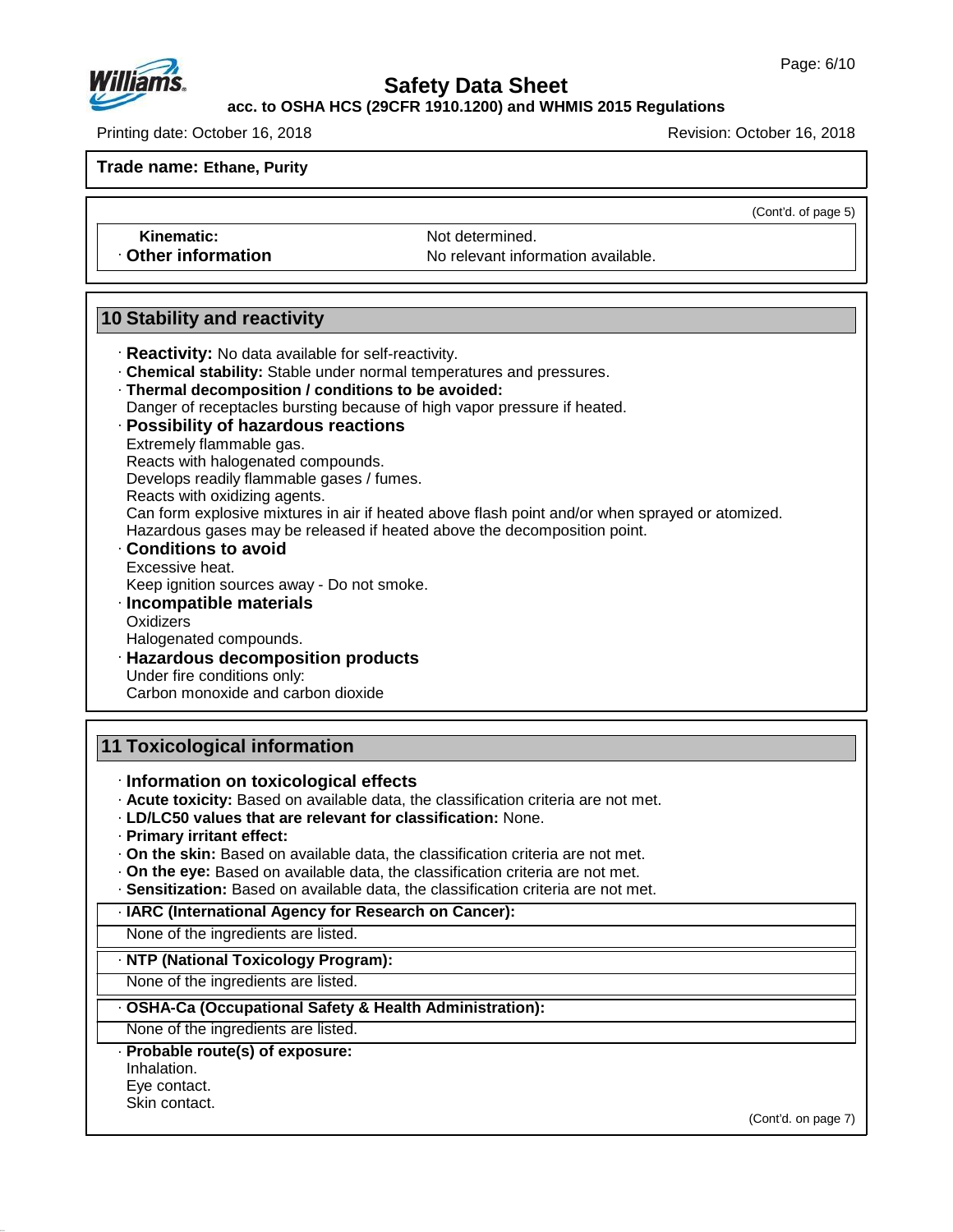

**acc. to OSHA HCS (29CFR 1910.1200) and WHMIS 2015 Regulations**

Printing date: October 16, 2018 Revision: October 16, 2018

### **Trade name: Ethane, Purity**

(Cont'd. of page 6)

· **Acute effects (acute toxicity, irritation and corrosivity):**

May displace oxygen and cause rapid suffocation.

- · **Germ cell mutagenicity:** Based on available data, the classification criteria are not met.
- · **Carcinogenicity:** Based on available data, the classification criteria are not met.
- · **Reproductive toxicity:** Based on available data, the classification criteria are not met.
- · **STOT-single exposure:** Based on available data, the classification criteria are not met.
- · **STOT-repeated exposure:** Based on available data, the classification criteria are not met.
- · **Aspiration hazard:** Based on available data, the classification criteria are not met.

# **12 Ecological information**

### · **Toxicity**

- · **Aquatic toxicity** No relevant information available.
- · **Persistence and degradability** No relevant information available.
- · **Bioaccumulative potential:** No relevant information available.
- · **Mobility in soil:** No relevant information available.
- · **Additional ecological information**
- · **General notes:** Not known to be hazardous to water.
- · **Results of PBT and vPvB assessment**
- · **PBT:** Not applicable.
- · **vPvB:** Not applicable.
- · **Other adverse effects** No relevant information available.

# **13 Disposal considerations**

### · **Waste treatment methods**

· **Recommendation:**

47.0.13

Contact waste processors for recycling information.

The user of this material has the responsibility to dispose of unused material, residues and containers in compliance with all relevant local, state and federal laws and regulations regarding treatment, storage and disposal for hazardous and nonhazardous wastes.

### · **Uncleaned packagings**

· **Recommendation:** Disposal must be made according to official regulations.

| · UN-Number               |               |  |
|---------------------------|---------------|--|
| · DOT, ADR, IMDG, IATA    | UN1035        |  |
| · UN proper shipping name |               |  |
| · DOT, IATA               | Ethane        |  |
| · ADR, IMDG               | <b>ETHANE</b> |  |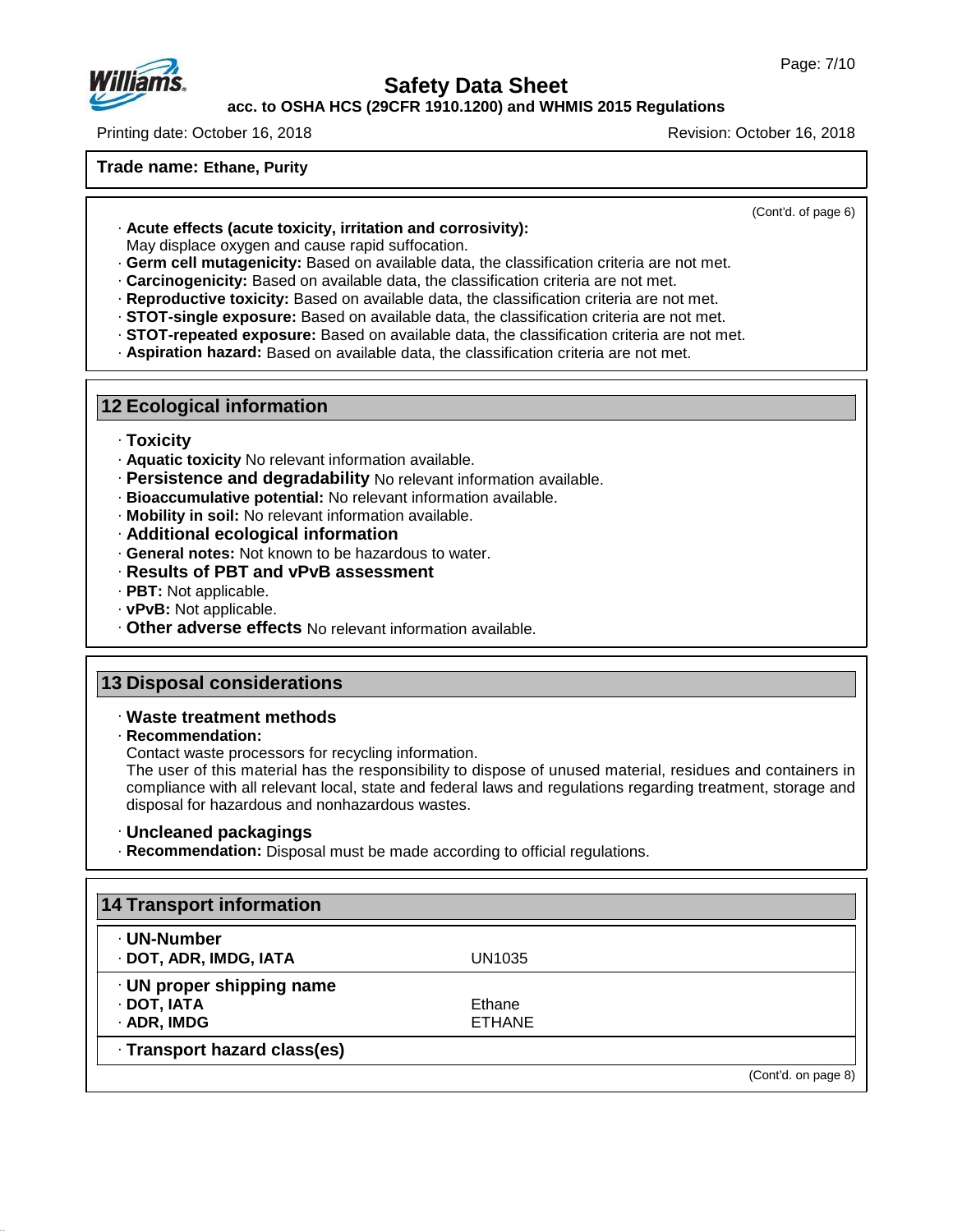

# **acc. to OSHA HCS (29CFR 1910.1200) and WHMIS 2015 Regulations**

Printing date: October 16, 2018 **Printing date: October 16, 2018** 

### **Trade name: Ethane, Purity**

|                                                           | (Cont'd. of page 7)                             |
|-----------------------------------------------------------|-------------------------------------------------|
| $\cdot$ DOT                                               |                                                 |
|                                                           |                                                 |
| · Class<br>· Label                                        | 2.1<br>2.1                                      |
| · ADR                                                     |                                                 |
|                                                           |                                                 |
| · Class                                                   | 2.1 2F                                          |
| · Label                                                   | 2.1                                             |
| · IMDG, IATA                                              |                                                 |
|                                                           |                                                 |
| · Class                                                   | 2.1                                             |
| · Label                                                   | 2.1                                             |
| · Packing group                                           | This UN-number is not assigned a packing group. |
| <b>Environmental hazards</b><br>· Marine pollutant:       | <b>No</b>                                       |
| · Special precautions for user<br>· Danger code (Kemler): | Not applicable.                                 |
| · EMS Number:                                             | 21<br>$F-D, S-U$                                |
| · Transport in bulk according to Annex II of              |                                                 |
| MARPOL73/78 and the IBC Code                              | Not applicable.                                 |
| · Transport/Additional information:                       |                                                 |
| · IATA                                                    |                                                 |
| Cargo Aircraft Only.                                      |                                                 |

# **15 Regulatory information**

· **Safety, health and environmental regulations/legislation specific for the substance or mixture**

· **United States (USA)**

· **SARA**

47.0.13

· **Section 302 (extremely hazardous substances):**

(Cont'd. on page 9)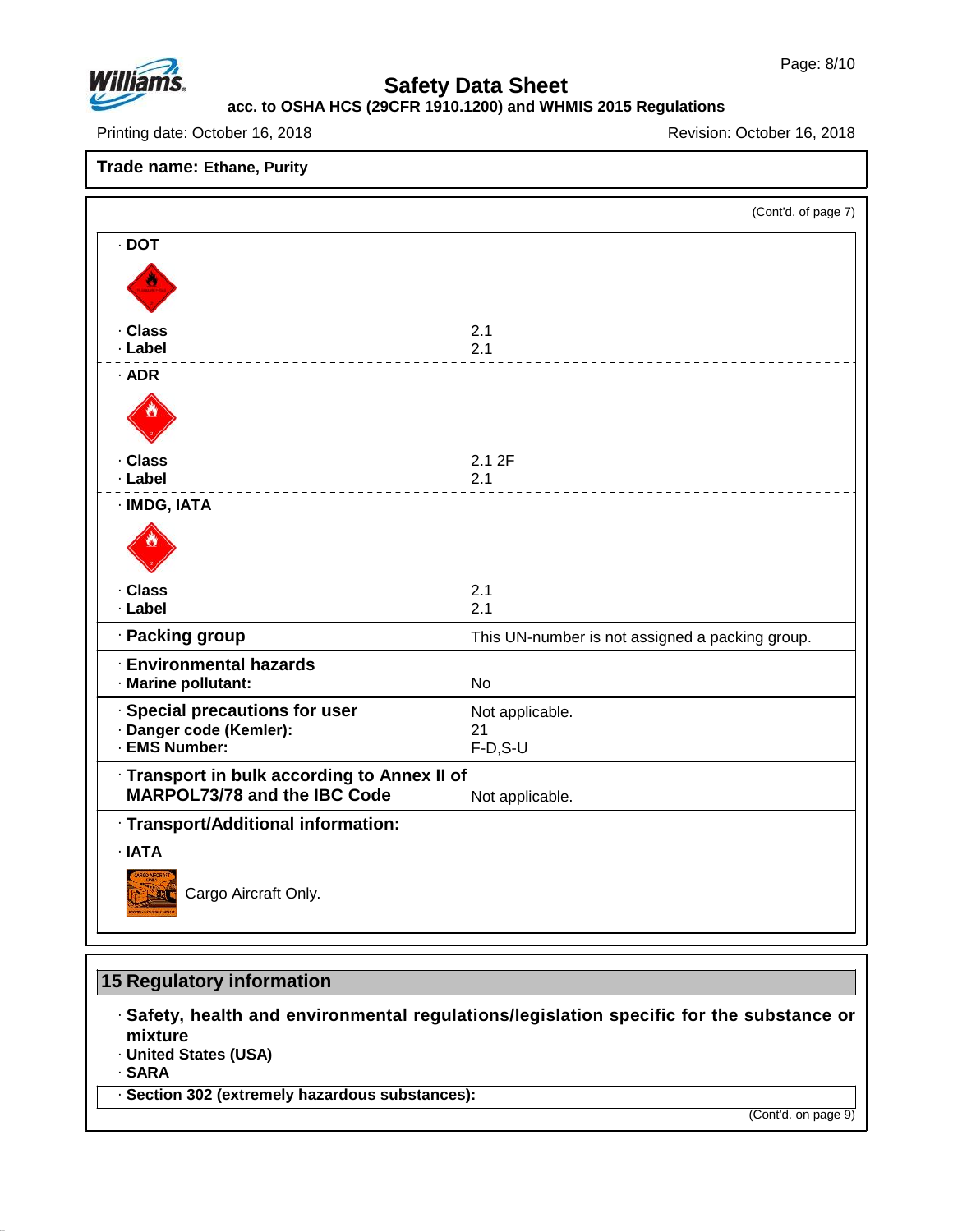

### **acc. to OSHA HCS (29CFR 1910.1200) and WHMIS 2015 Regulations**

Printing date: October 16, 2018 Revision: October 16, 2018

**Trade name: Ethane, Purity**

(Cont'd. of page 8)

None of the ingredients are listed.

· **Section 355 (extremely hazardous substances):**

None of the ingredients are listed.

· **Section 313 (Specific toxic chemical listings):**

None of the ingredients are listed.

· **TSCA (Toxic Substances Control Act)**

All ingredients are listed.

· **Clean AirAct (CAA) Section 112(r) Accidental Release Prevention (40 CFR 68.130):**

74-84-0 Ethane 10000 | 10000 | 10000 | 10000 | 10000 | 10000 | 10000 | 10000 | 10000 | 10000 | 10000 | 10000 | 74-98-6 Propane 10000 and 10000 and 10000 and 10000 and 10000 and 10000 and 10000 and 10000 and 10000 and 10000 and 10000 and 10000 and 10000 and 10000 and 10000 and 10000 and 10000 and 10000 and 10000 and 10000 and 10000

74-82-8 Methane 10000 10000 10000 10000 10000 10000 10000 10000 10000 10000 10000 10000 10000 10000 10000 1000

· **Proposition 65 (California)**

· **Chemicals known to cause cancer:**

None of the ingredients are listed.

· **Chemicals known to cause developmental toxicity for females:**

None of the ingredients are listed.

· **Chemicals known to cause developmental toxicity for males:**

None of the ingredients are listed.

· **Chemicals known to cause developmental toxicity:**

None of the ingredients are listed.

· **EPA (Environmental Protection Agency):**

None of the ingredients are listed.

· **IARC (International Agency for Research on Cancer):**

None of the ingredients are listed.

· **Canadian Domestic Substances List (DSL) (Substances not listed.):**

All ingredients are listed.

# **16 Other information**

This information is based on our present knowledge. However, this shall not constitute a guarantee for any specific product features and shall not establish a legally valid contractual relationship.

· **Abbreviations and acronyms:** ADR: European Agreement concerning the International Carriage of Dangerous Goods by Road IMDG: International Maritime Code for Dangerous Goods DOT: US Department of Transportation IATA: International Air Transport Association CAS: Chemical Abstracts Service (division of the American Chemical Society) LC50: Lethal concentration, 50 percent LD50: Lethal dose, 50 percent PBT: Persistant, Bio-accumulable, Toxic vPvB: very Persistent and very Bioaccumulative OSHA: Occupational Safety & Health Administration Flam. Gas 1: Flammable gases – Category 1

Press. Gas: Gases under pressure – Compressed gas

47.0.13